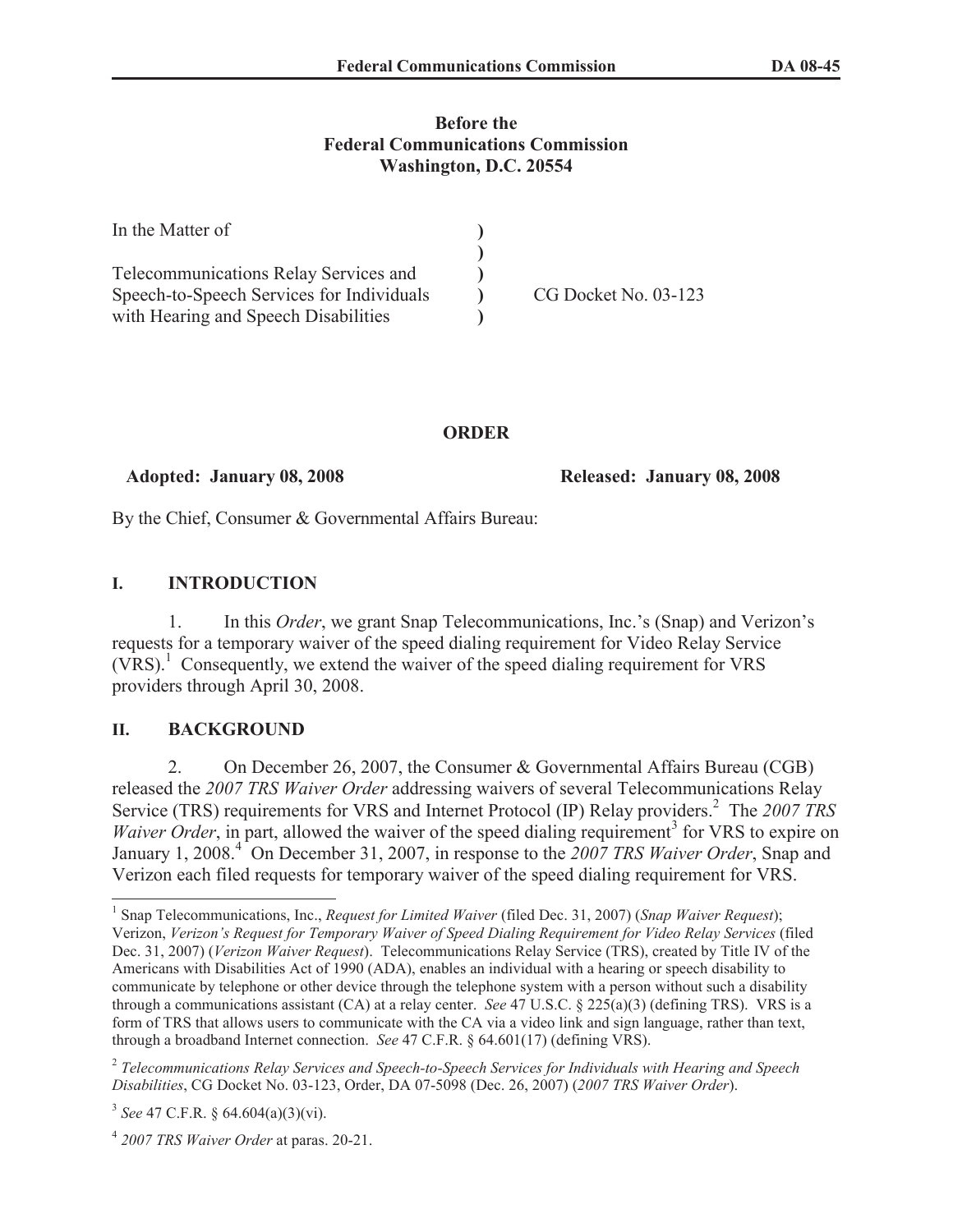Snap requests a three month waiver until April 1, 2008, to provide sufficient time to complete its implementation of the speed dialing feature. 5 Snap notes that in a previous filing with the Commission it stated that it was unable to offer this feature, and that therefore the finding in the *2007 TRS Waiver Order* that "all VRS providers are currently offering a speed dialing feature" is incorrect.<sup>6</sup> Verizon requests a temporary waiver of the speed dialing requirement for VRS until April 30, 2008.<sup>7</sup> Verizon explains that although it has made good progress toward offering speed dialing for VRS, it is "not [yet] ready to provide this capability for VRS users" and therefore requires a temporary waiver until April 30, 2008.<sup>8</sup>

### **III. DISCUSSION**

3. We grant Snap's and Verizon's requests for a temporary waiver of the speed dialing requirement for VRS. Upon reviewing Snap's and Verizon's 2007 Annual Waiver Reports, <sup>9</sup> we find that the *2007 TRS Waiver Order* erroneously concluded that all VRS providers could offer the speed dialing feature at this time. The 2007 Annual Waiver Reports indicated that these providers were working on implementing speed dialing, but were not yet offering this feature.<sup>10</sup> Because it is clear that the *2007 TRS Waiver Order* should have extended the waiver of the speed dialing requirement for VRS, we extend the waiver of the speed dialing requirement for VRS providers through April 30, 2008. Based on Snap's and Verizon's requests for waiver, this should provide Snap and Verizon with a sufficient transition period to complete implementation of the speed dialing feature.<sup>11</sup>

### **IV. ORDERING CLAUSES**

4. Accordingly, IT IS ORDERED that, pursuant to section 225 of the Communications Act of 1934, as amended, 47 U.S.C. § 225, and Sections 0.141, 0.361, and 1.3 of the Commission's rules, 47 C.F.R. §§ 0.141, 0.361, and 1.3, this ORDER IS ADOPTED.

5. IT IS FURTHER ORDERED that the waiver of the speed dialing requirement for VRS providers is extended through April 30, 2008.

6. IT IS FURTHER ORDERED that this *Order* shall be effective upon release.

7. To request materials in accessible formats (such as Braille, large print, electronic files, or audio format), send an e-mail to  $fcc504@$  fcc.gov or call the Consumer & Governmental

<sup>5</sup> *See Snap Waiver Request* at 3-7.

<sup>6</sup> *Snap Waiver Request* at 3 (citing *2007 TRS Waiver Order* at para. 21); Snap Telecommunications, Inc., Annual Report on Progress Toward Meeting Waived Requirements (April 16, 2007) (*Snap Report*).

<sup>7</sup> *See Verizon Waiver Request* at 1.

<sup>8</sup> *See Verizon Waiver Request* at 1; Verizon, 2007 Annual Report on Waived Requirements at 3 (April 16, 2007) (*Verizon Report*).

<sup>9</sup> *See Snap Report* at 12; *Verizon Report* at 1.

<sup>10</sup> *Snap Report* at 12.

 $11$  Because the speed dialing waiver will terminate at the end of April 2008, we do not require that VRS providers address this feature in their annual waiver reports that are due on April 16, 2008. *See 2007 TRS Waiver Order* at para. 26.